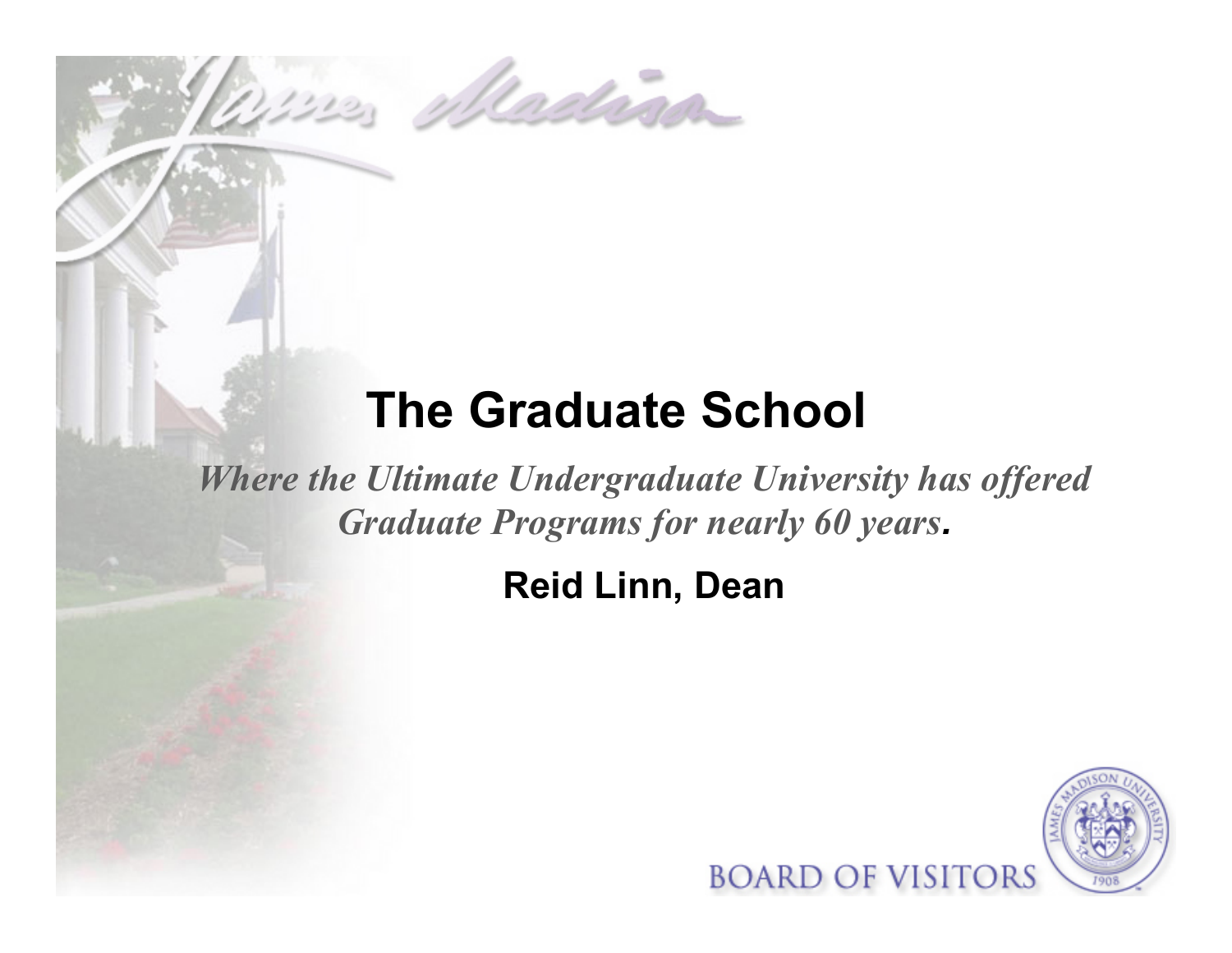no Madrin

#### **Fast facts…**

- **In 1954, JMU approved to offer 2 graduate programs:** 
	- **Master of Arts in Education**
	- **Master of Science in Education**
- **As of 2012-2013, JMU offers: Over 60 different graduate programs** 
	- **9 Doctoral Programs** *with 5 doctoral degrees (Ph.D., Psy.D., Au.D., D.M.A., D.N.P.)*
	- **2 Education Specialist** *(Ed.S.)* **Programs**
	- **- 51 Master's Programs** *with 12 master's degrees (M.S., M.A., M.S.Ed., M.F.A., M.B.A., M.Ed., M.A.T., M.M., M.S.N., M.O.T., M.P.A.S., M.P.A.)*
	- **9 Graduate Certificates**

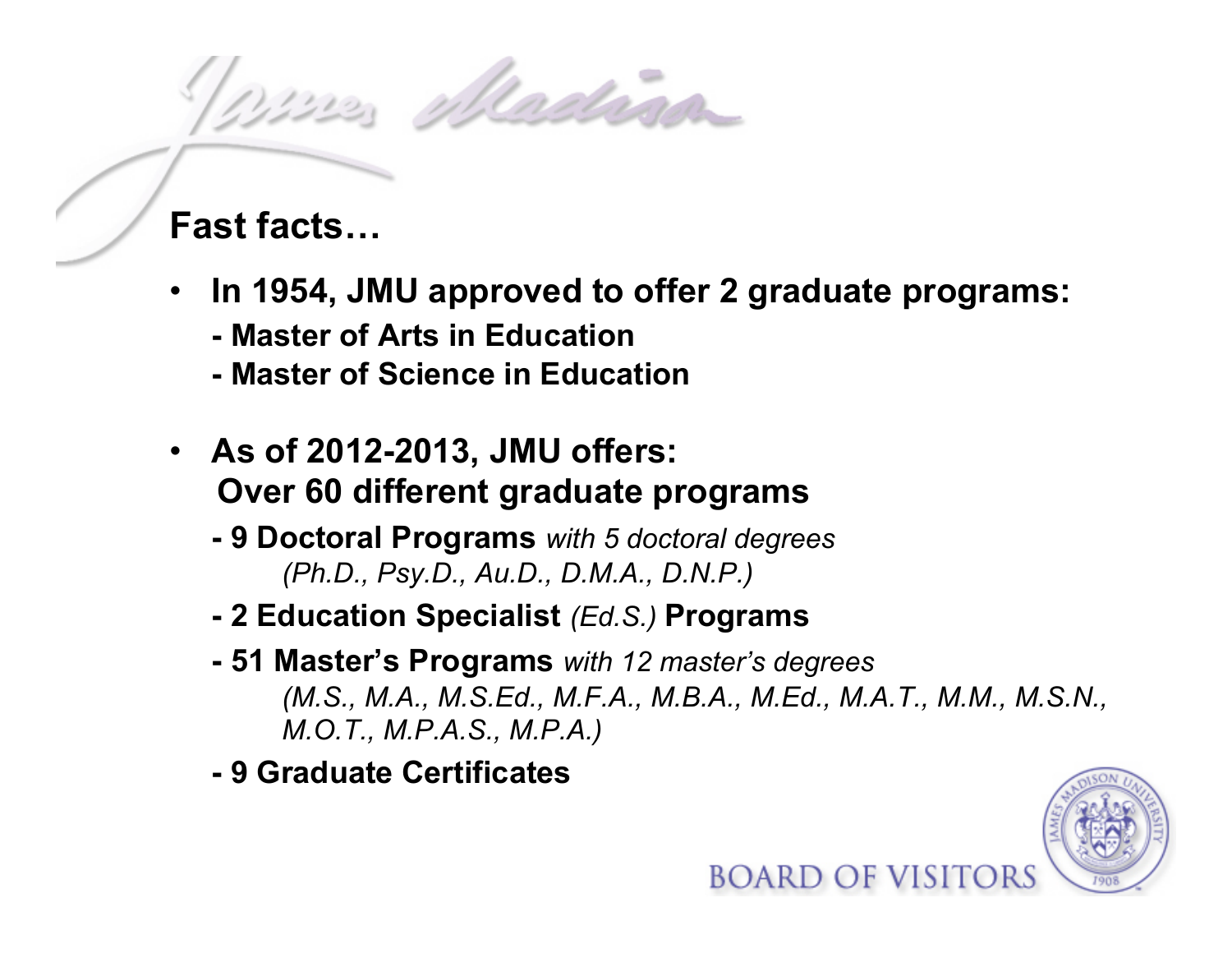no ulladina

### **Fast facts…**

- **Graduate enrollment = 1,820**  (38% increase since 2005) (65% ages 20-29; 20% ages 30-39; 15% ages 40-65)
- **Graduate Applications = 2,416**

(48% increase since 2006-2007)

- **812 Graduates in 2011-2012**  (Up from 526 in 2005-2006)
- **JMU has conferred 14,020 graduate degrees**  (1956-2012)

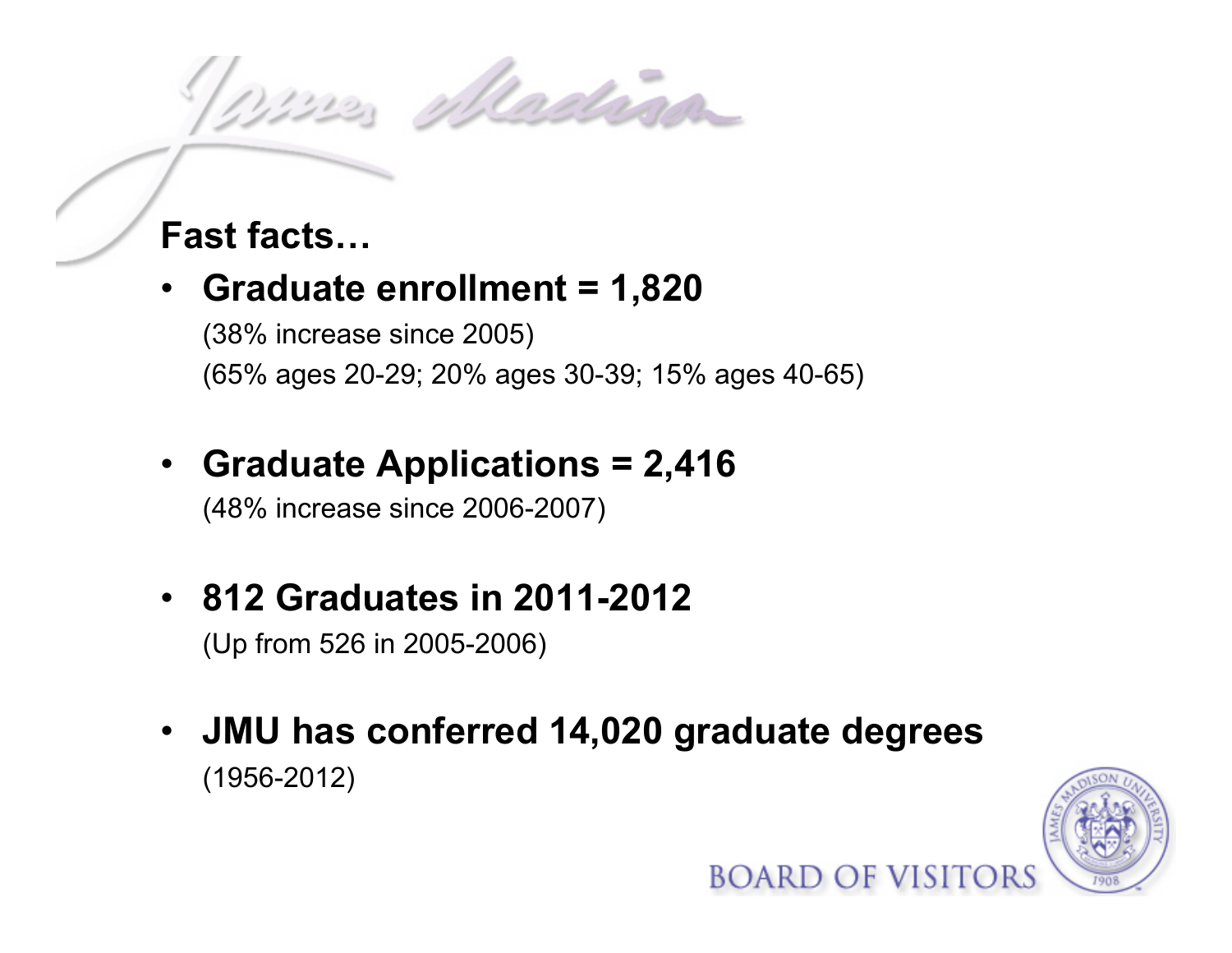nuna Madrian

#### **Nationally Recognized Graduate Programs**…

- **Au.D. Audiology** (ranked 17 out of top 74)
- **M.S. Speech Pathology** (ranked 35 out of top 298)
- **M.P.A.S. Physician Assistant Studies** (ranked 38 out of top 128)
- **M.F.A. Fine Arts** (ranked 93 out of top 228)
- **M.P.A. Public Administration** (ranked 104 out of top 266)
- **M.O.T. Occupational Therapy** (ranked 116 out of top 157)
- **Innovation M.B.A.** (ranked 116 out of top 250)
- **M.A. and Ed.S. Psychology** (ranked 161 out of top 240)
- **M.S.N. Nursing** (ranked 234 out of top 464)
- **M.S. Accounting** (ranked among the top 442)

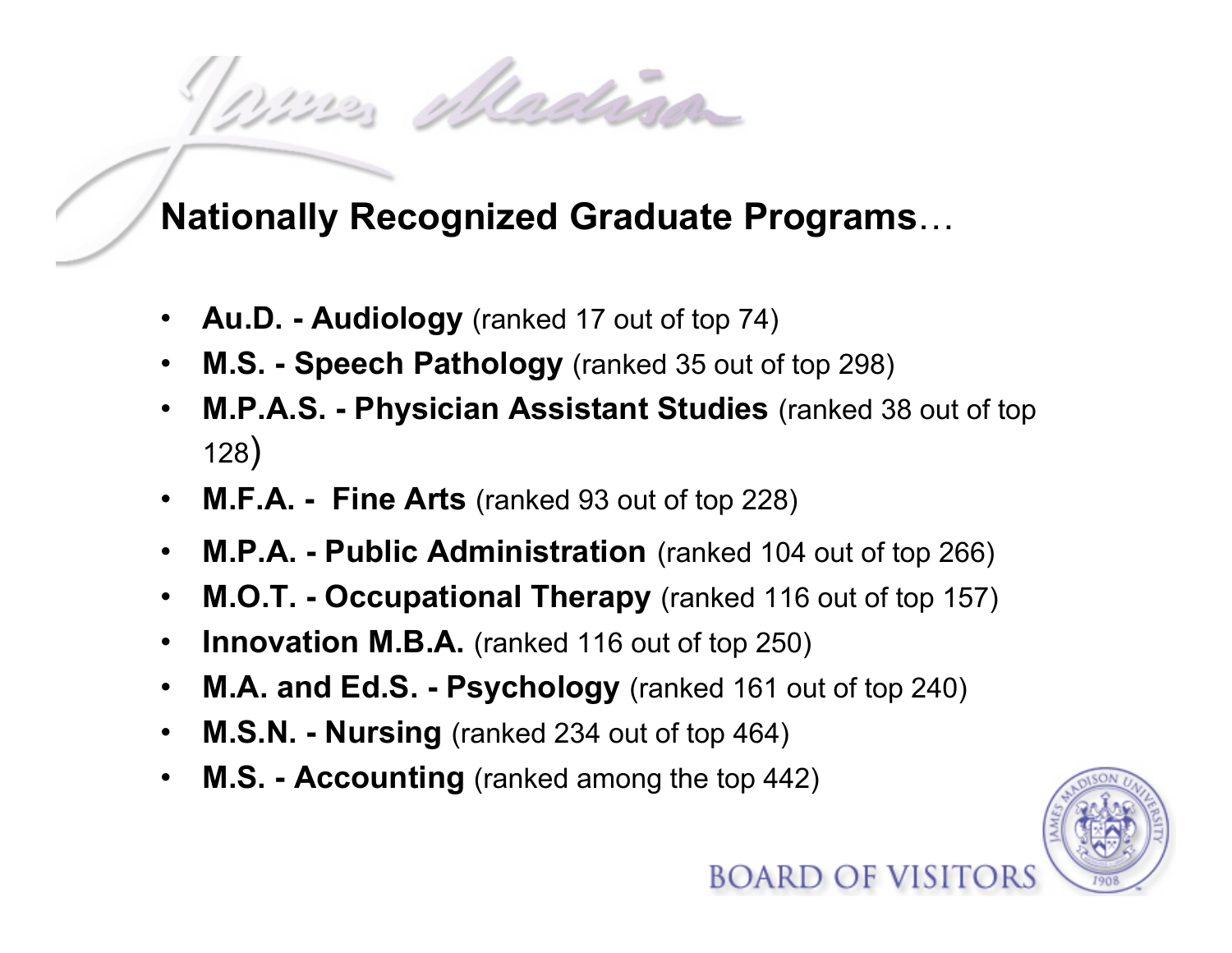## **The JMU Graduate Community…**

nuna placina

- **The Graduate Student Association** established in 2010. Open to all. GSA Council - 30 representatives from program areas matching the U.S. D.O.E. Classification of Instructional Programs.
- **Graduate Community Dinner** held each year at the beginning of fall semester.
- **New Graduate Student Orientation** held each August.
- **Graduate Student Colloquium** (CFI & TGS) each August. Acquaints graduate students with academic and professional development opportunities and networking; showcases graduate student research.
- **Graduate Workshop Series** (CFI) offered through the year to target specific needs of JMU's graduate students.
- **Virginia Council of Graduate Schools Research Forum**
- **NSV Regional Graduate & Professional School Fair** each fall.
- **End of Year Picnic**

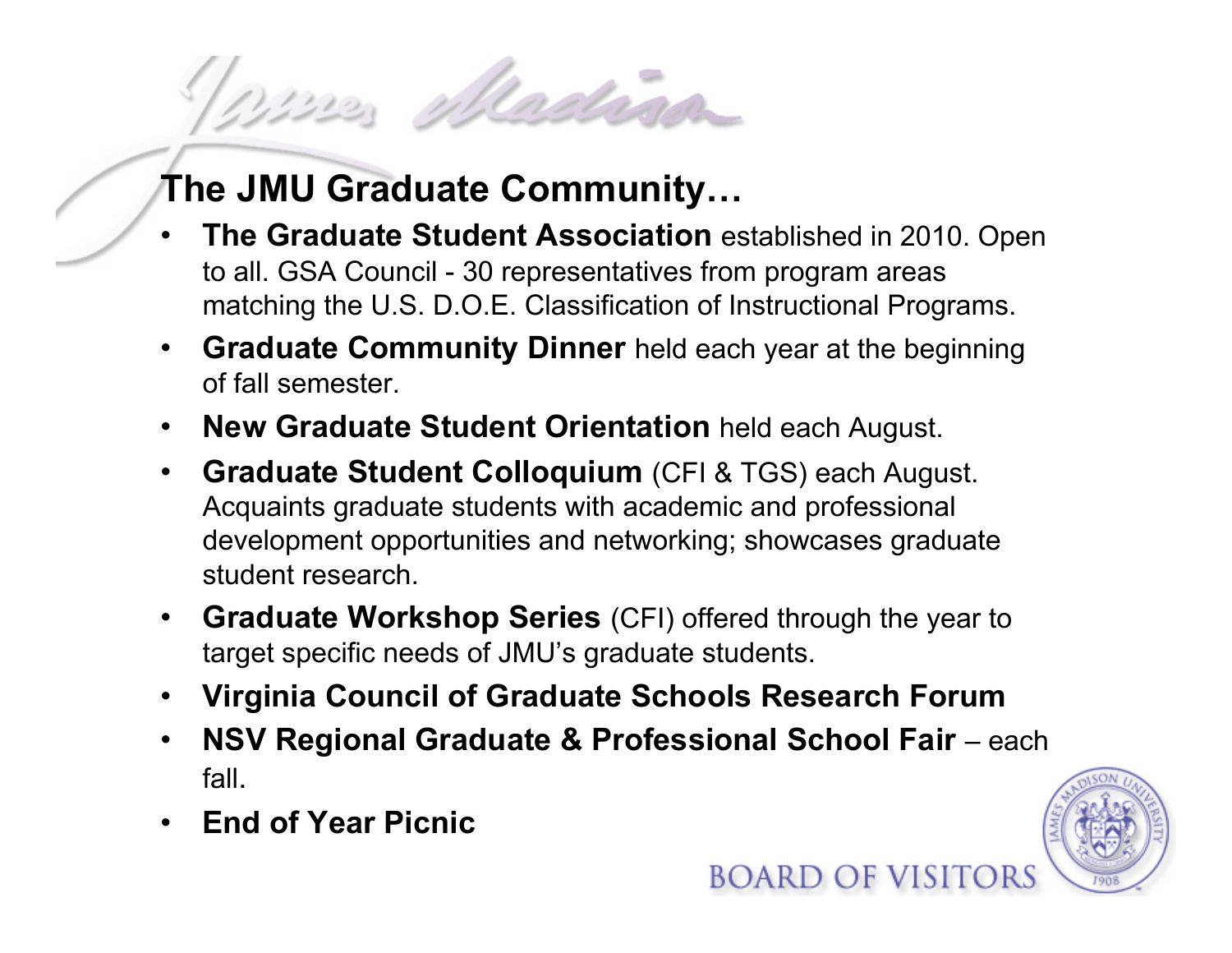Marin Madrid

**Revenue generated through Graduate Education**…

- **Applications for 2012-2013 = \$110,247** (net)
- **Tuition for 2012-2013 = \$11,837,574**
- **Note.** Tuition total **does not** reflect revenue generated by the following programs which are offered through JMU's Office of Outreach & Engagement, Office of International Programs or through specially approved revenue model budgets.
- ü *CS InfoSec, MBA InfoSec, Innovation MBA, ISAT-Malta, European Union Policy Studies, Roanoke MPA and other programs/courses through Outreach & Engagement*

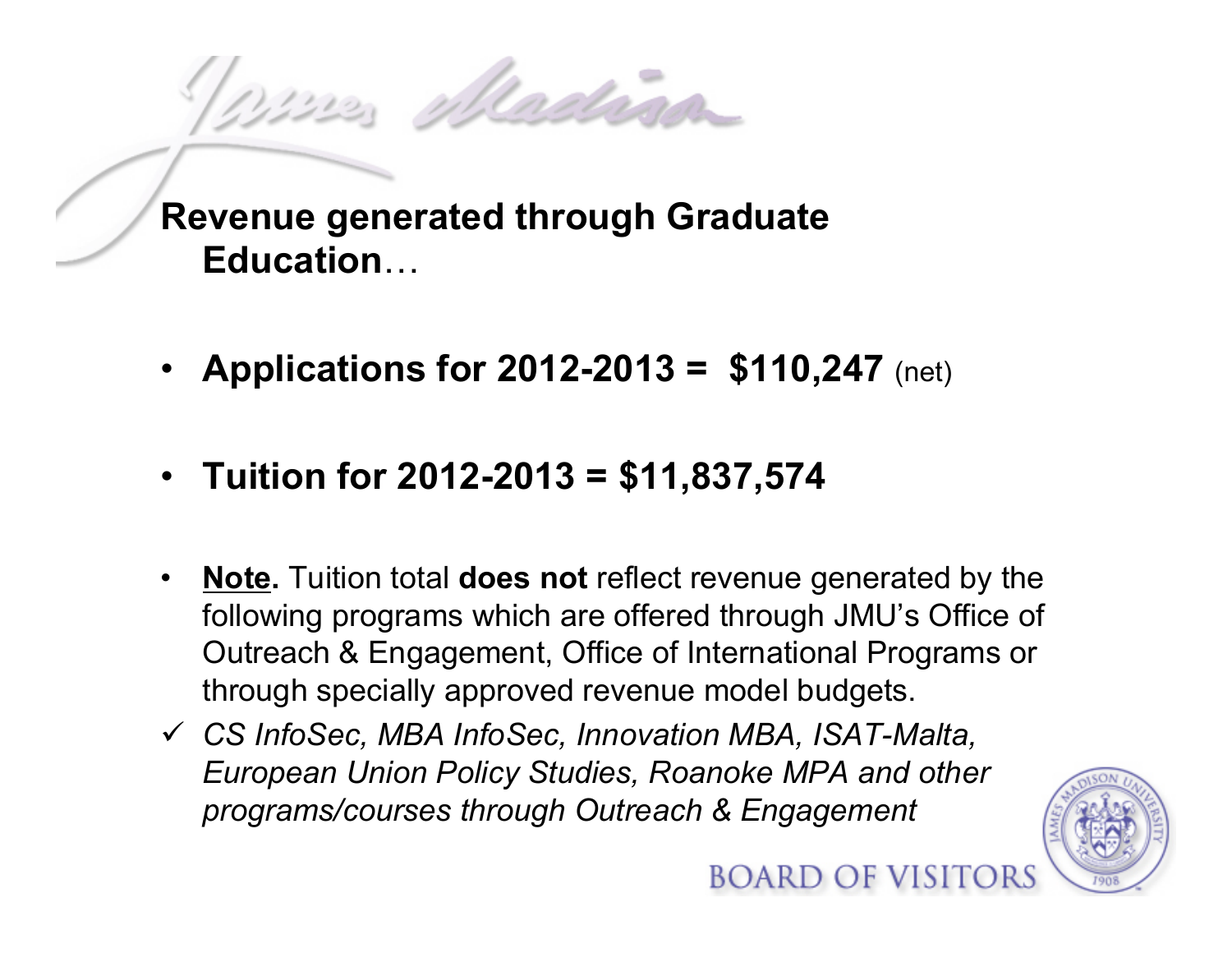Madrid

- **Dr. Javarro Russell**, Psychometrician with the National Board of Medical Examiners, earned his PhD from JMU.
- **Dr. Jilliam Joe**, Senior Research Project Manager at Educational Testing Service (ETS), earned her PhD from JMU.
- **Dr. Jaime Cid**, Associate Psychometrician for Research & Development/ Statistical Analysis at ETS, earned her PhD from JMU.
- **Dr. Sue Lottridge**, Technical Director of Machine Scoring for Pacific Metrics Corporation, earned her PhD from JMU.
- **Dr. Susan Davis-Becker**, Senior Psychometrician at Alpine Testing Solutions, earned her PhD from JMU.
- **Ms. Kalle Medhurst**, Director of Operations at MacroSys Research and Technology, earned her MA at JMU.

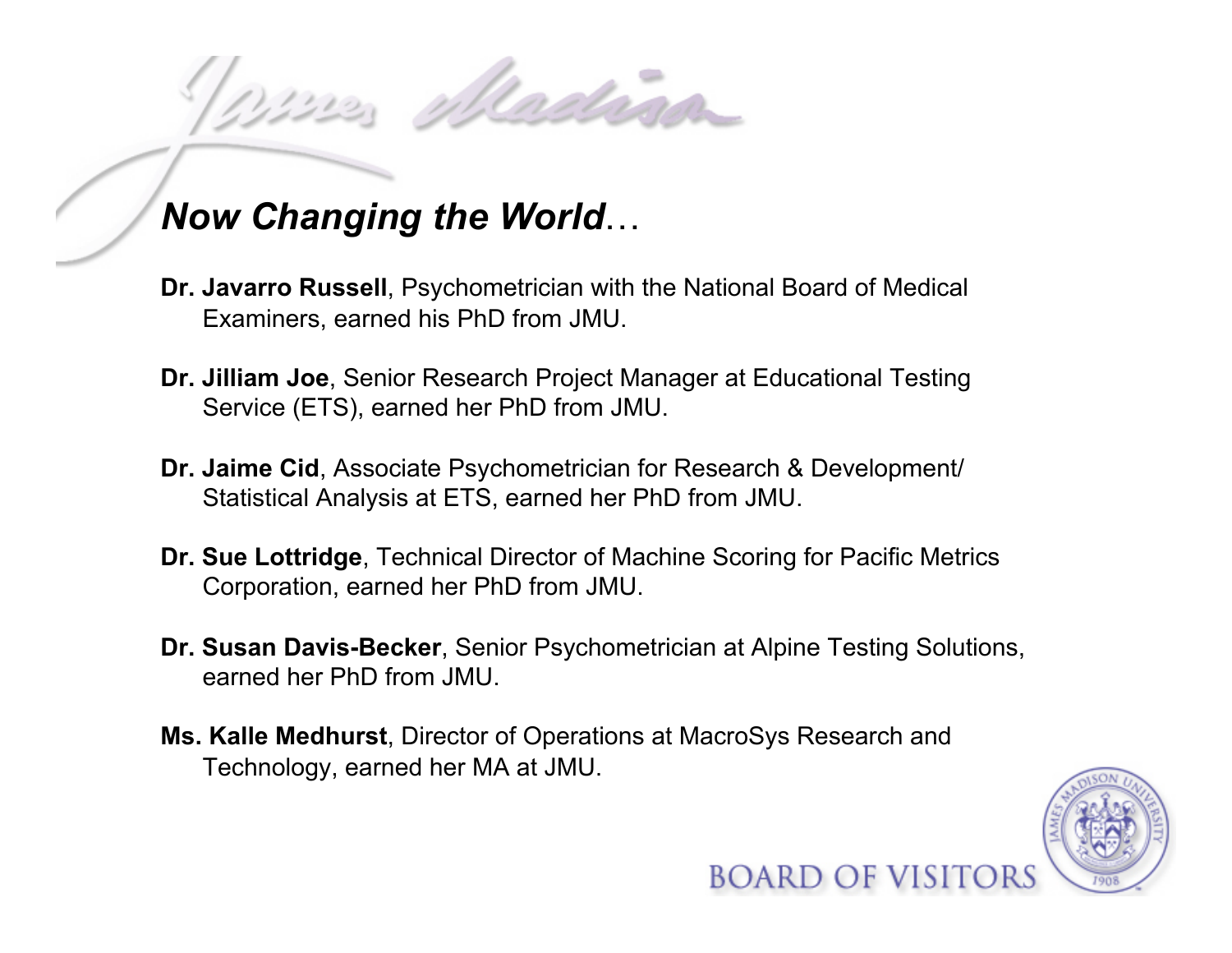Madrid

- **Dr. Madeleine Dupre**, Director of Substance Abuse Treatment Services at the Commonwealth Center for Children and Adolescents, earned her PhD from JMU.
- **Mr. Henry Bromley**, Lead Associate, Expert Cyber Security at Booz | Allen | Hamilton, earned his MBA from JMU.
- **Mr. Mike Thomas**, Senior Vice President, Booz | Allen | Hamilton earned his MBA from JMU.
- **Ms. Tiffany Bryant**, Program Coordinator at The John F. Kennedy Center for the Performing Arts, earned her MA at JMU.
- **Dr. Matt Bondurant**, American contemporary writer, earned his MA at JMU.
- **Mr. Larry Clark**, Vice-President of Carl Fischer publishing (NY), earned his MM at JMU.
- **Ms. Katharine Corgan**, Owner of Corgans' Publick House and Co-owner of Vito's Italian Kitchen (Harrisonburg, VA), earned her MBA from JMU. BOARD OF VISITORS

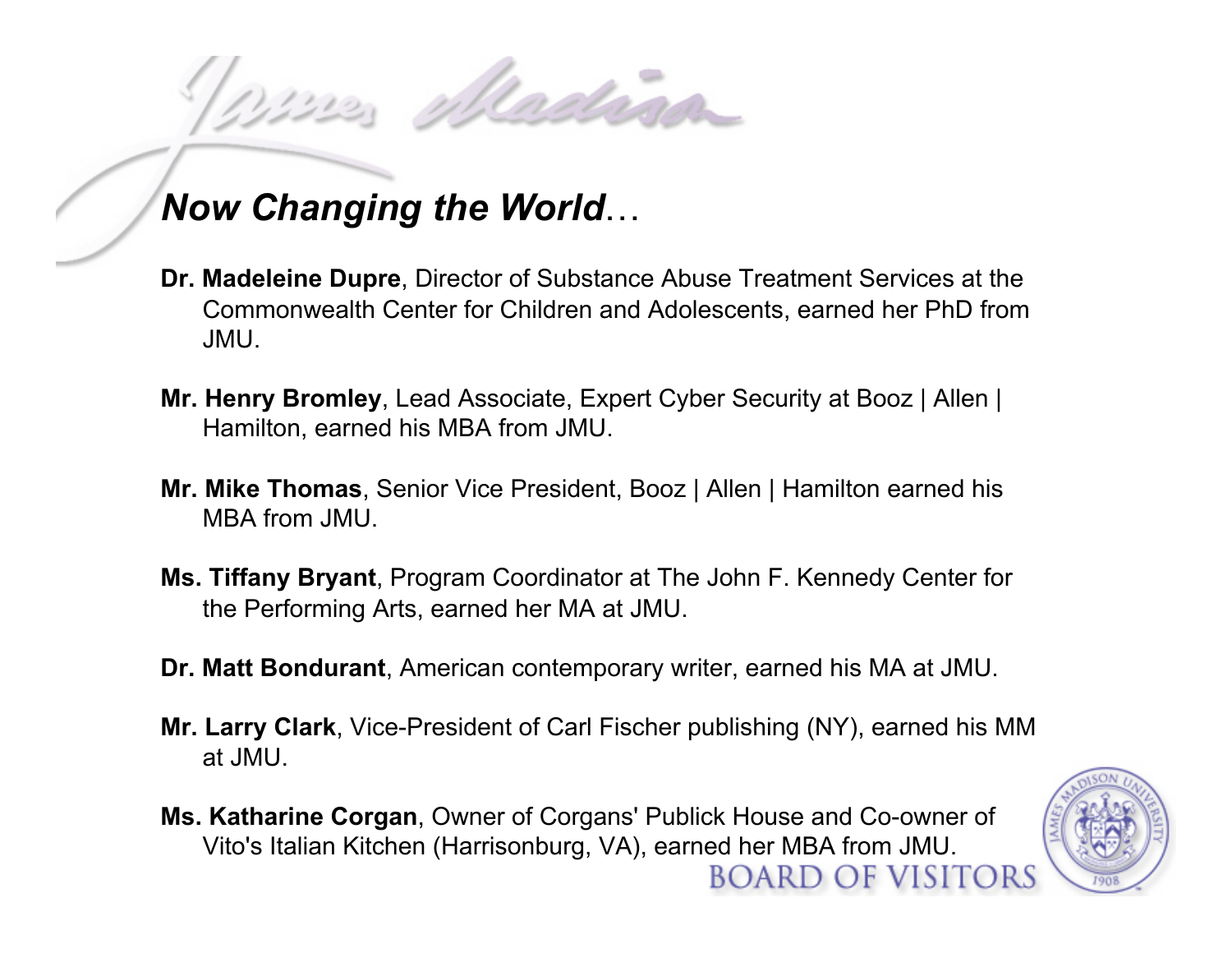rdraw

- **Dr. Chase Levesque**, Faculty/Staff Psychologist at Dartmouth Medical School, earned his PsyD from JMU.
- **Dr. Keith Humphrey**, Assistant Vice President for Student Affairs at California Polytechnic State University (Cal Poly), earned his M.Ed. from JMU.
- **Mr. Andrew Nichols**, Senior Life Safety Engineer, Campus Information Technologies and Educational Services at the University of Illinois at Urbana-Champaign, earned his MA from JMU.
- **Dr. Kirk St. Amant**, Professor of Technical and Professional Communication and International Studies at East Carolina University, earned his MA from JMU.
- **Mr. Anthony Falcone**, Associate Director of Bands and Director of the Cornhusker Marching Band at University of Nebraska, earned his MM from JMU.

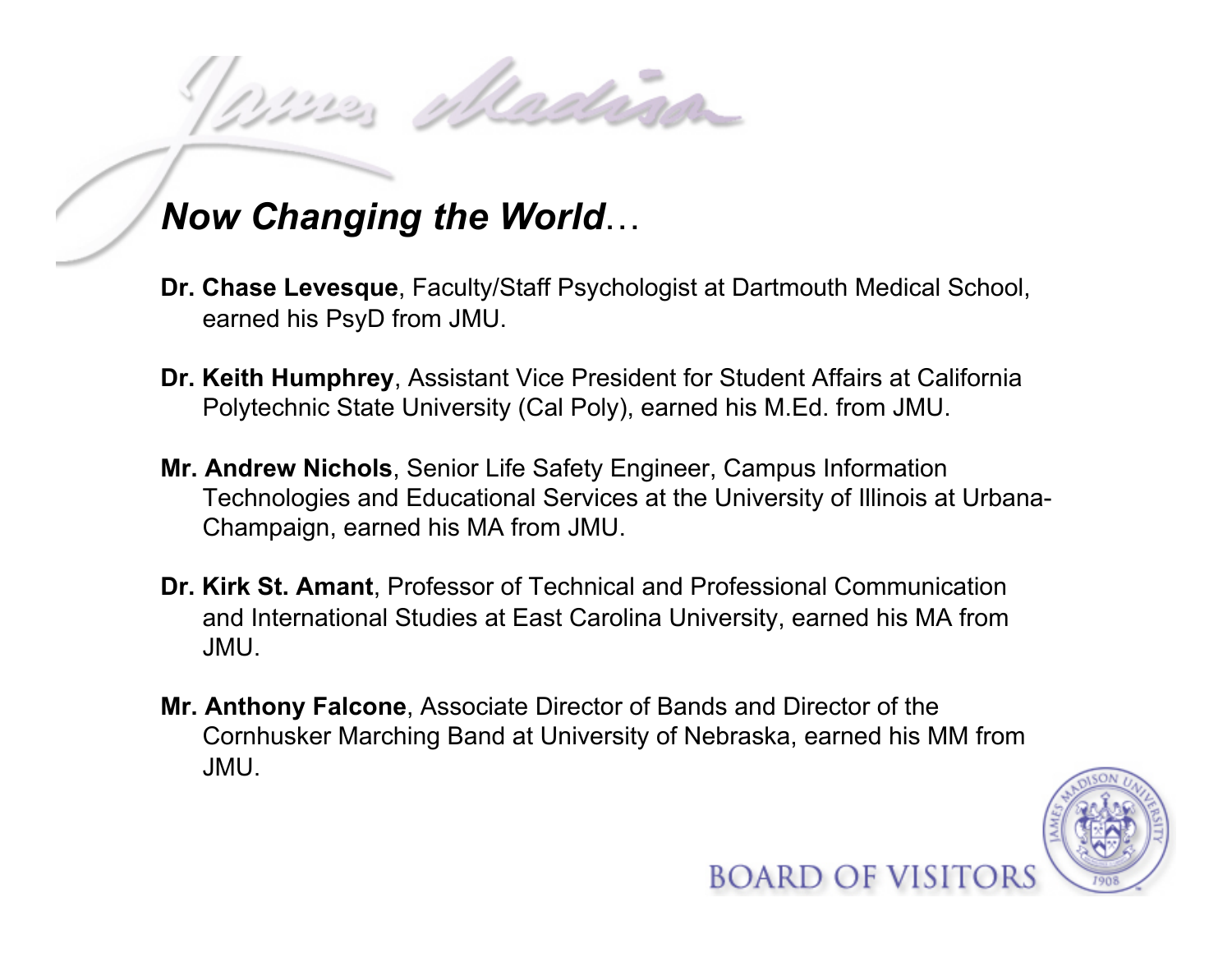Machina

- **Dr. Joshua Smith**, Professor of Percussion, Bethel University, earned his MM from JMU.
- **Dr. William Pease**, Director of Bands at University of Virginia, earned his MM and DMA from JMU.
- **Major Paul Belmont**, Assistant Professor at United States Military Academy, earned his MA at JMU.
- **Dr. Jordan Frith**, Assistant Professor of Linguistics and Technical Communication at the University of North Texas, earned his MS at JMU.
- **Dr. Chad Shrock**, Assistant Professor of English at Lee University, earned his MA at JMU.
- **Dr. Theresa Haase**, Director of Counselor Education at Eastern Mennonite University, earned her MA and EdS degrees from JMU.

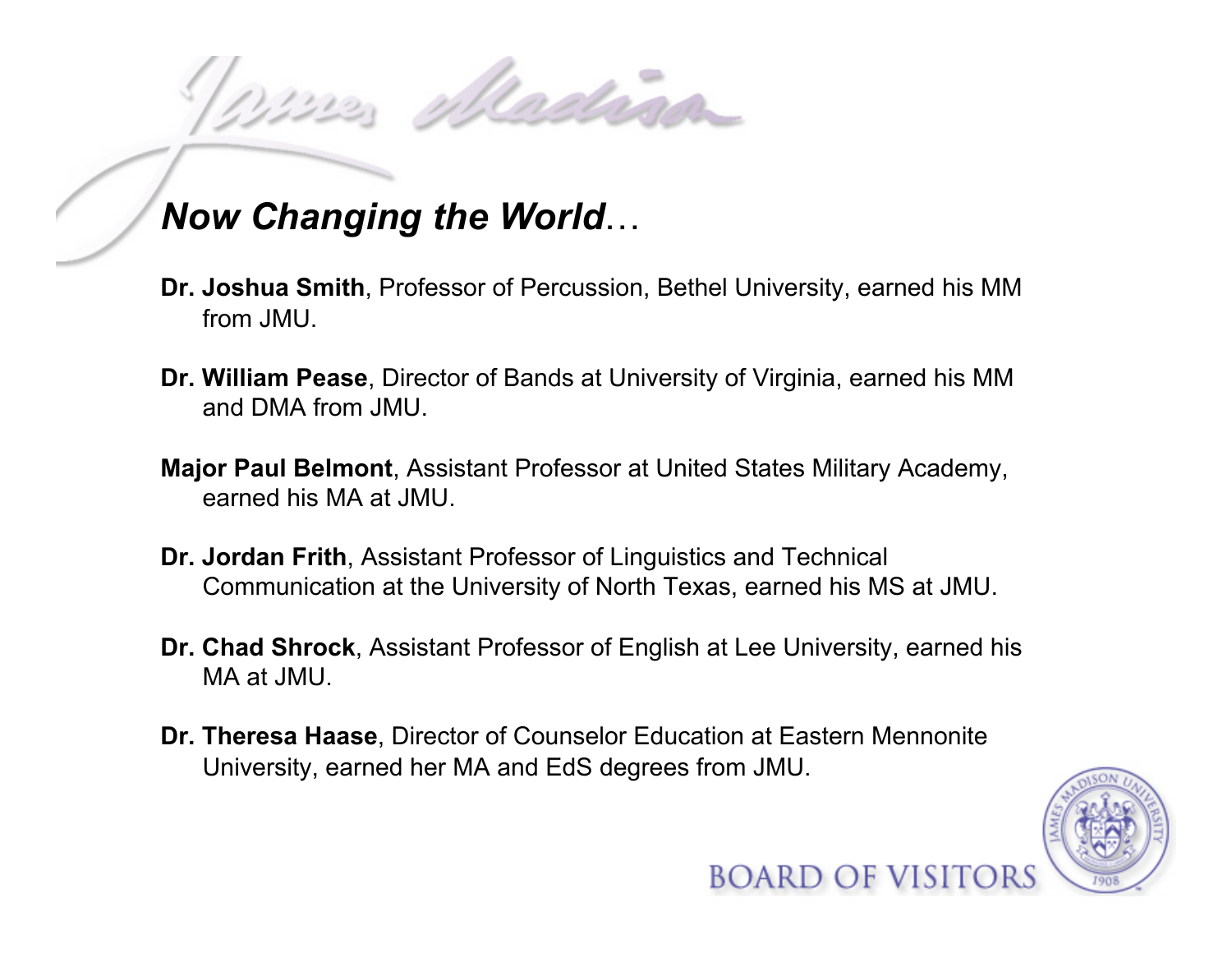Madrian

**Dr. Jenna Holt**, Assistant Professor of Psychology at Mary Baldwin College, earned her PsyD from JMU.

And at JMU…

- **Dr. Mark Warner**, Senior Vice President for Student Affairs and University Planning at JMU, earned his MA and EdS degrees at JMU.
- **Ms. Donna Harper**, Vice President for Access and Enrollment Management at JMU, earned her MEd and EdS from JMU.
- **Mr. Ken Newbold**, Director of Research Development and Public Service earned his MPA from JMU.
- **Dr. Maggie Kyger**, Assistant Dean of Education, earned her MEd at JMU.
- **Dr. Robin Anderson**, Department Head and Associate Professor of Graduate Psychology at JMU, earned her MA, EdS and PhD from JMU.